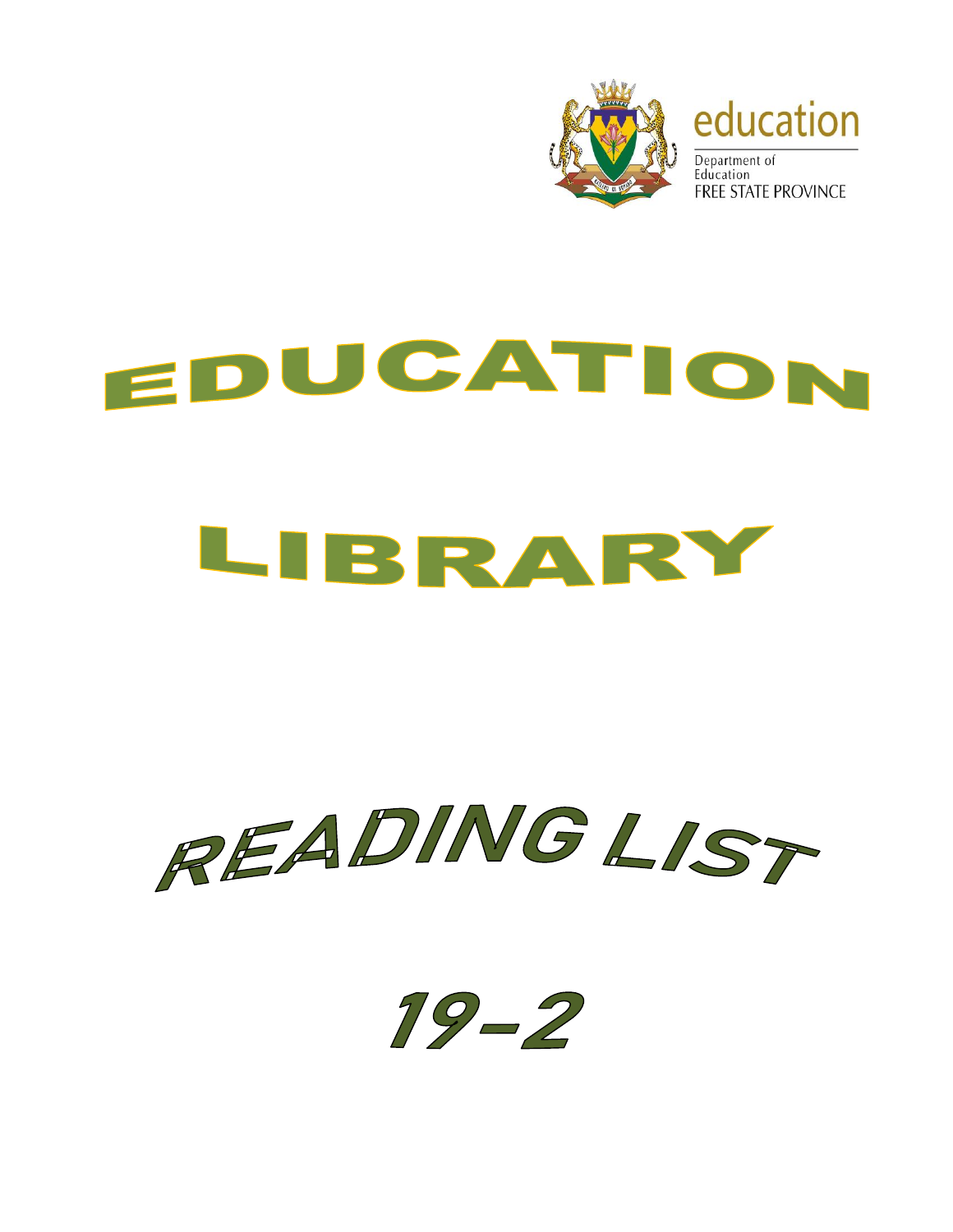## **Copies are available on request, with submission of NUMBER of LIST and ARTICLE from:**

The Librarian Education Library Company and Company Education Library BLOEMFONTEIN 9300

## *Postal address*: *Physical address*:

Education Library Ground Floor, Syfrets Building Private Bag X20565 65 Charlotte Maxeke Street

*Tel*: 051-404-8467 *Fax*: 086-615-2502 *E-mail*: [E.Mostert@fseducation.gov.za](mailto:E.Mostert@fseducation.gov.za)

| <b>ACHIEVEMENT</b>  | $1/19 - 2$ | LUCAS, B                                                                                 |
|---------------------|------------|------------------------------------------------------------------------------------------|
|                     |            | Teaching tenacity: students who can overcome challenges and approach their               |
|                     |            | learning with resilience, persistence perseverance, grit and self-regulation are better  |
|                     |            | equipped to achieve success in school and beyond.                                        |
|                     |            | Creative Teaching & Learning, 8(1), 2018, pp 58-64                                       |
| <b>ART</b>          | $2/19 - 2$ | LYLE, S                                                                                  |
|                     |            | Making meaning in early year's art: seeing young children as intellectually capable and  |
|                     |            | taking their artistic expression seriously can have a profound impact on their learning  |
|                     |            | experience.                                                                              |
|                     |            | Creative Teaching & Learning, 8(1), 2018, pp 16-21                                       |
| <b>CREATIVITY</b>   | $3/19 - 2$ | <b>KRUEGER, N</b>                                                                        |
|                     |            |                                                                                          |
|                     |            | Unleashing every genius: creative genius isn't rare - but the conditions that nurture it |
|                     |            | are.                                                                                     |
|                     |            | Empowered Learner, 1(4), Apr 18, pp 26-32                                                |
| <b>CURRICULUMS</b>  | $4/19 - 2$ | LE GRANGE, L                                                                             |
|                     |            | Decolonising, Africanising, indigenising, internationalising curriculum studies:         |
|                     |            | opportunities to (re)imagine the field.                                                  |
|                     |            | Journal of Education, Issue 74, '18, pp 4-18                                             |
| <b>DISCIPLINE</b>   | $5/19-2$   | SEGALO, L                                                                                |
|                     |            | South African public school teachers' views on right to discipline learners.             |
|                     |            | SA Journal of Education, 38(2), May 18, 7pp                                              |
| <b>ECD</b>          | $6/19-2$   | KROG, S                                                                                  |
|                     |            | Movement activities: a critical link in developing motor skills and learning in early    |
|                     |            | childhood.                                                                               |
|                     |            | African Journal for Physical, Health Education, Recreation and Dance, 21(1:2), Mar       |
|                     |            | 15, pp 426-443                                                                           |
| <b>EDUCATION</b>    | $7/19-2$   | BOTHA, L R                                                                               |
|                     |            | Developing epistemologically diverse learning frameworks: suggest that the notion of     |
|                     |            | an historical epistemology together with expansive learning and cultural-historical      |
|                     |            | activity theory (CHAT) may offer useful conceptual and methodological tools for          |
|                     |            | developing a counterhegemonic epistemological framework in the form of a                 |
|                     |            | networked-relational model of learning.                                                  |
|                     |            | Journal of Education, Issue 73, '18, pp 20-37                                            |
|                     | $8/19 - 2$ | ROMERO, R H                                                                              |
|                     |            | Socioeconomically disadvantaged adolescents and educational delay in two provinces       |
|                     |            | in South Africa: impacts of personal, family and school characteristics.                 |
|                     |            | Education as Change, 22(1), '18, 33 pp                                                   |
| <b>GAMES</b>        | $9/19 - 2$ | <b>DIKKERS, S</b>                                                                        |
|                     |            | Innovating with Minecraft. use in classroom to learn about how innovative teachers       |
|                     |            | think and design.                                                                        |
|                     |            | Creative Teaching & Learning, 8(1), 2018, pp 31-38                                       |
| <b>HANDWRTINING</b> | $10/19-2$  | MEDWELL, J                                                                               |
|                     |            |                                                                                          |
|                     |            | Valuing the art of handwriting: teaching students to write by hand is about much more    |
|                     |            | than developing fine motor skills  shows how handwriting helps students to tap into      |
|                     |            | their creativity and develop self-expression.                                            |
| ReadList 19-2       |            | $2^{\circ}$                                                                              |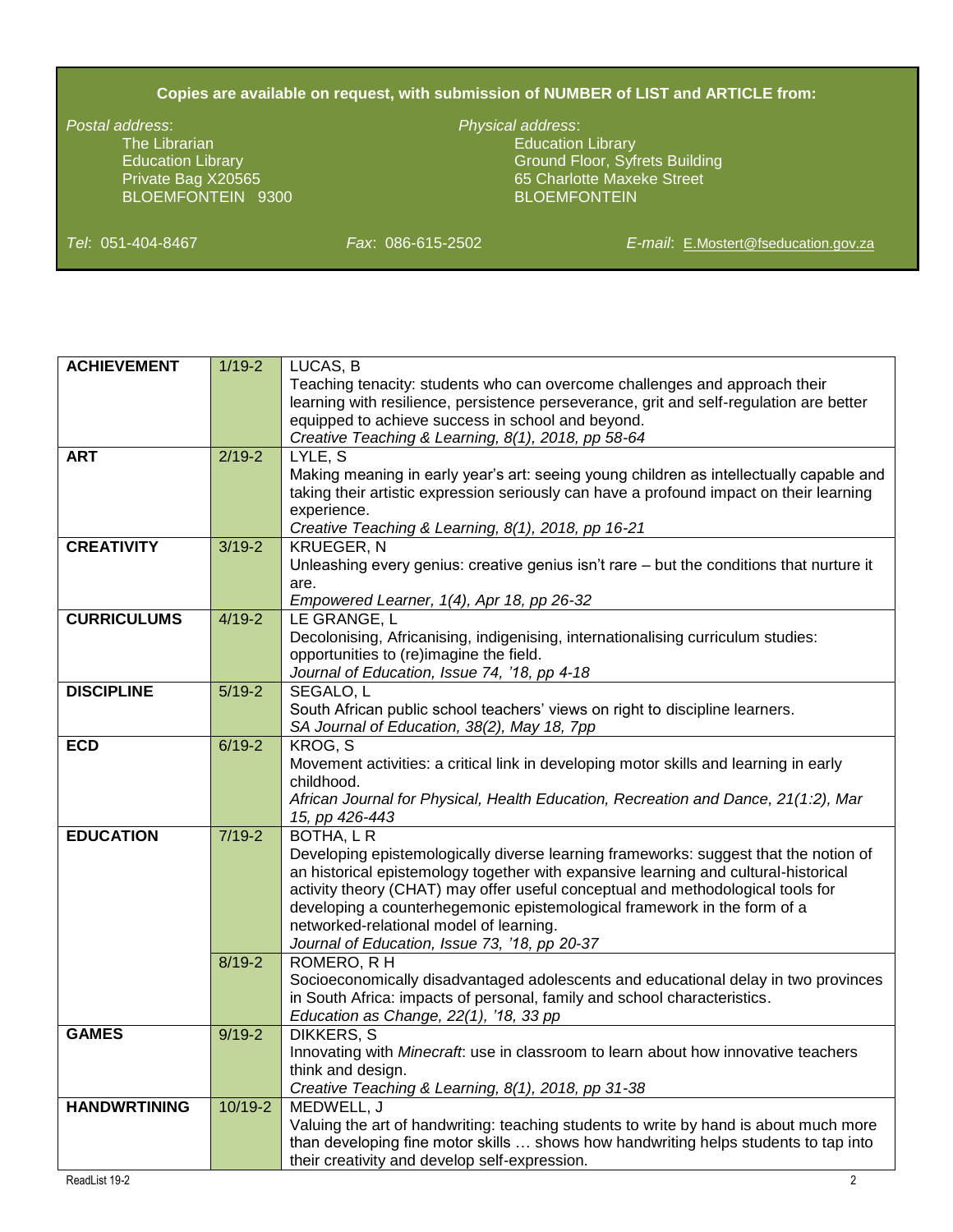|                    |           | Creative Teaching and Learning, 8(3), '18, pp 98-103                                                                                                                        |
|--------------------|-----------|-----------------------------------------------------------------------------------------------------------------------------------------------------------------------------|
| <b>HISTORY</b>     | $11/19-2$ | BHARATH,                                                                                                                                                                    |
|                    |           | Analysing historical enquiry in school history textbooks.                                                                                                                   |
|                    |           | Perspective in Education, 36(1), Jun 18, pp 145-161                                                                                                                         |
| <b>HOMEWORK</b>    | 12/19-2   | NDEBELE, M                                                                                                                                                                  |
|                    |           | Homework in the Foundation Phase: perceptions of principals of eight public primary                                                                                         |
|                    |           | schools in Johannesburg.                                                                                                                                                    |
|                    |           | SA Journal of Education, 38(2), May 18, 12pp                                                                                                                                |
| <b>INCLUSION</b>   | 13/19-2   | YARAYA, TA                                                                                                                                                                  |
|                    |           | Development of a training model for the formation of positive attitudes in teachers                                                                                         |
|                    |           | towards the inclusion of learners with special educational needs into the educational                                                                                       |
|                    |           | environment.                                                                                                                                                                |
|                    |           | SA Journal of Education, 38(2), May 18, 9pp                                                                                                                                 |
| <b>LEADERSHIP</b>  | 14/19-2   | EARLEY, P                                                                                                                                                                   |
|                    |           | Leading the learning – yes but for what purpose? : notions of learning-centred                                                                                              |
|                    |           | leadership and leadership for learning; why leadership for learning matters even more<br>in high stakes accountability systems; some fundamental questions for professional |
|                    |           | development and lays down the challenge that learning should be at the heart of                                                                                             |
|                    |           | leadership development programmes, especially the National Professional                                                                                                     |
|                    |           | Qualifications (NPQs).                                                                                                                                                      |
|                    |           | Professional Development Today, 19(3), '18, pp 36-43                                                                                                                        |
| <b>LEARNING</b>    | 15/19-2   | CLEMENTS, H                                                                                                                                                                 |
|                    |           | SOLO taxonomy for deepening the learning journey: highlights the benefits of using a                                                                                        |
|                    |           | structure of observed learning outcomes (SOLO) to help students progress with an                                                                                            |
|                    |           | increased level of complexity and cognitive challenges.                                                                                                                     |
|                    |           | Creative Teaching and Learning, 8(3), '18, pp 78-88                                                                                                                         |
|                    | 16/19-2   | COLLINS, A                                                                                                                                                                  |
|                    |           | Sound learning for every child: how to adapt the sound environment in the classroom                                                                                         |
|                    |           | to support students' development.                                                                                                                                           |
|                    |           | Creative Teaching & Learning, 7(4), 2018, pp 27-32                                                                                                                          |
|                    | 17/19-2   | KROG, S                                                                                                                                                                     |
|                    |           | Speed Stacking: An appropriate tool to enhance academic learning in the foundation<br>phase                                                                                 |
|                    |           | African Journal for Physical, Health Education, Recreation and Dance, 21(4:2), Dec                                                                                          |
|                    |           | 15, pp 1417-1433                                                                                                                                                            |
|                    | 18/19-2   | RAINS, J                                                                                                                                                                    |
|                    |           | Framing learning as social endeavour: how group learning and reflection can make                                                                                            |
|                    |           | students feel successful as active participants in their own learning.                                                                                                      |
|                    |           | Creative Teaching and Learning, 8(2), '18, pp 46-54                                                                                                                         |
| <b>LITERACY</b>    | 19/19-2   | SELLS, J                                                                                                                                                                    |
|                    |           | Running with the ball improving literacy through sport: being able to read, write and                                                                                       |
|                    |           | speak well underpins a child's chances of success at school, at work and in life. But                                                                                       |
|                    |           | how do we begin to inspire children to pick up a book or a pen when it is often the last                                                                                    |
|                    |           | thing they want to do? Some ideas and resources for connecting reading to sport for                                                                                         |
|                    |           | motivating students.                                                                                                                                                        |
| <b>MATHEMATICS</b> | 20/19-2   | Creative Teaching and Learning, 8(3), '18, pp 107-112<br><b>BICCARD, P</b>                                                                                                  |
|                    |           | Mathematical sense-making through learner choice: when learners can exercise                                                                                                |
|                    |           | choice in their mathematical activities, mathematical sense-making can be enhanced.                                                                                         |
|                    |           | Pythagoras, 39(1), 2018, 9pp                                                                                                                                                |
|                    | 21/19-2   | DU PLESSIS, J                                                                                                                                                               |
|                    |           | Early algebra: repeating pattern and structural thinking at Foundation Phase.                                                                                               |
|                    |           | South African Journal of Childhood Education, 8(2), 2018, 11pp                                                                                                              |
|                    | 22/19-2   | MILLER, B                                                                                                                                                                   |
|                    |           | Decoding maths: subject content for KS3: number, algebra, ratio, proportion, rates of                                                                                       |
|                    |           | change.                                                                                                                                                                     |
|                    |           | Creative Teaching & Learning, 8(1), 2018, pp 72-80                                                                                                                          |
|                    | 23/19-2   | OKITOWAMBA, O                                                                                                                                                               |
|                    |           | Effects of examination-driven teaching on mathematics achievement in Grade 10                                                                                               |
|                    |           | school-based high-stakes examinations.                                                                                                                                      |
|                    |           | Pythagoras, 39(1), 2018, 10pp                                                                                                                                               |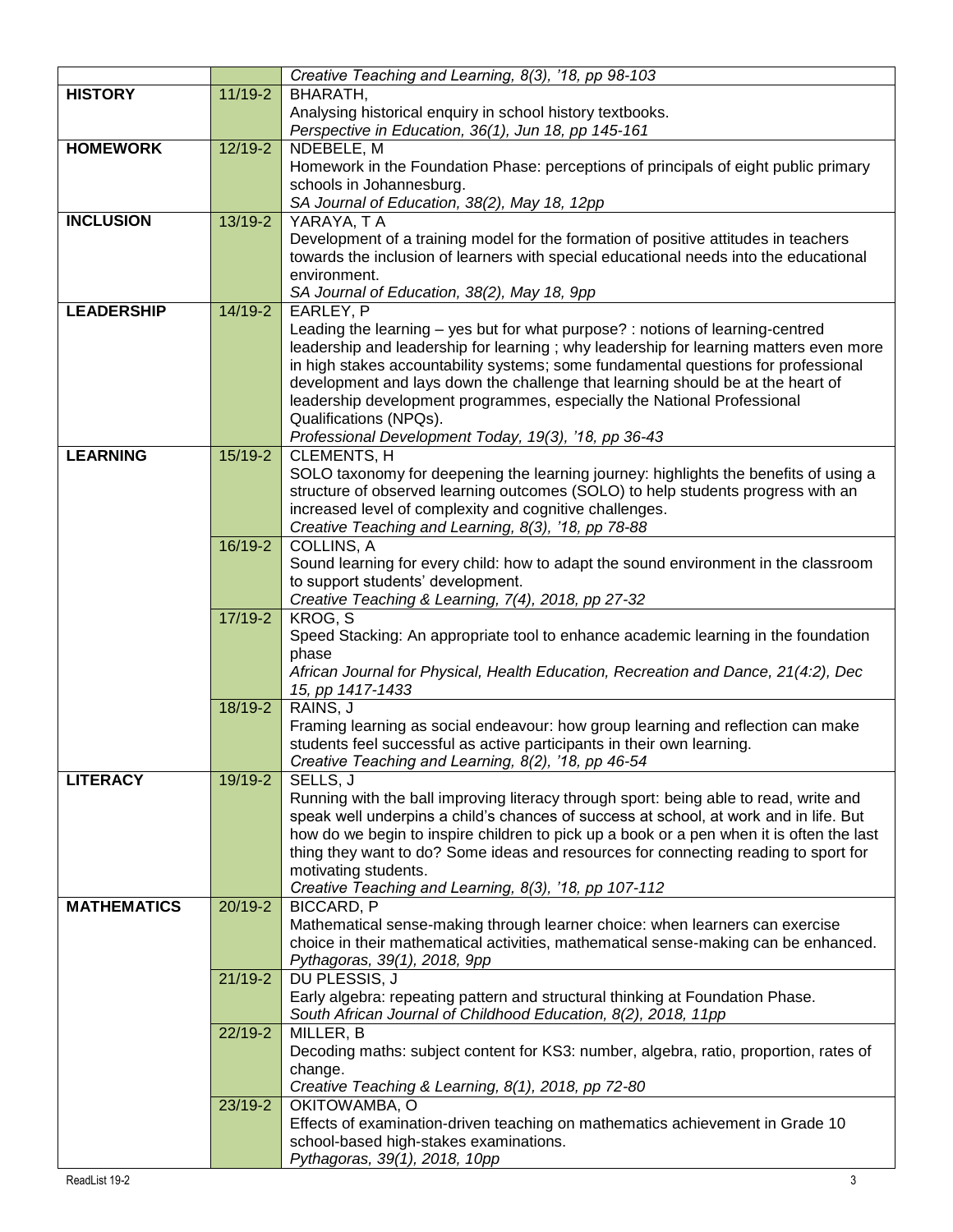|                     | 24/19-2     | PEART, D                                                                                                        |
|---------------------|-------------|-----------------------------------------------------------------------------------------------------------------|
|                     |             | Maths that make you smile: mathematics can be anxiety producing, strategies for a                               |
|                     |             | student-centred approach that helps students take ownership of their learning.                                  |
|                     |             | Creative Teaching and Learning, 8(2), '18, pp 22-27                                                             |
| <b>MOTIVATION</b>   | $25/19-2$   | JONAS, J                                                                                                        |
|                     |             | Making practical use of Maslow's Hierarchy of Needs theory to motivate employees: a                             |
|                     |             | case of Masvingo Polytechnic.                                                                                   |
|                     |             | Journal of Management & Administration, no 2, '16, pp 105-117                                                   |
| <b>PARENTS</b>      | 26/19-2     | MUNJE, PN                                                                                                       |
|                     |             |                                                                                                                 |
|                     |             | Lack of parent involvement as hindrance in selected public schools in South Africa: the<br>voices of educators. |
|                     |             |                                                                                                                 |
| <b>PHYSICS</b>      |             | Perspective in Education, 36(1), Jun 18, pp 80-93                                                               |
|                     | $27/19-2$   | KUNNATH, B                                                                                                      |
|                     |             | Exploring effective pedagogies using computer simulations to improve Grade 12                                   |
|                     |             | learners' understanding of the photoelectric effect.                                                            |
|                     |             | African Journal of Research in Mathematics, Science and Technology Education,                                   |
|                     |             | 22(3), '18, pp 329-339                                                                                          |
| <b>PROFESSIONAL</b> | 28/19-2     | BROWN, C                                                                                                        |
| <b>DEVELOPMENT</b>  |             | Using Theories of Action to bring about improvement: explore how the use of                                     |
|                     |             | "Theories of Action" can help teachers engage in evidence-informed self-                                        |
|                     |             | improvement?                                                                                                    |
|                     |             | Professional Development Today, 19(4), '18, pp 96-103                                                           |
|                     | $29/19-2$   | BUB, S                                                                                                          |
|                     |             | Delivering the goods - professional development that has impact: how the use of                                 |
|                     |             | Professional Learning Framework helped to enhance teaching and learning in science,                             |
|                     |             | and have a clear impact for teachers' practice and pupil outcomes.                                              |
|                     |             | Professional Development Today, 19(3), '18, pp 52-62                                                            |
|                     | 30/19-2     | PORRITT, V                                                                                                      |
|                     |             | How to ensure professional learning and development make a difference: what we                                  |
|                     |             | currently know about leading effective professional learning and development in                                 |
|                     |             | schools.                                                                                                        |
|                     |             | Professional Development Today, 19(4), '18, pp 26-35                                                            |
| <b>PROFESSIONAL</b> | $31/19 - 2$ | BROWN, C                                                                                                        |
| <b>LEARNING</b>     |             | How to assess the impact of evidence-informed interventions: what difference does                               |
| <b>COMMUNITIES</b>  |             | the RLC approach make? - a model for assessing impact.                                                          |
|                     |             | Professional Development Today, 19(2), '17, pp 48-54                                                            |
|                     | 32/19-2     | BROWN, C                                                                                                        |
|                     |             | How to understand the potential of Research Learning Communities: introduces the                                |
|                     |             | concept of Research Learning Communities and the benefits they can bring.                                       |
|                     |             | Professional Development Today, 19(2), '17, pp 30-32                                                            |
|                     | 33/19-2     | CHAURAYA, M                                                                                                     |
|                     |             | Conversations in a professional learning community: an analysis of teacher learning                             |
|                     |             | opportunities in mathematics.                                                                                   |
|                     |             | Pythagoras, 39(1), 2018, 9pp                                                                                    |
| <b>READING</b>      | $34/19 - 2$ | CILLEIRS, L                                                                                                     |
|                     |             | Reading project to improve literacy in the foundation phase: A case study in the                                |
|                     |             | Eastern Cape.                                                                                                   |
|                     |             | Reading & Writing, 9(1), 2018, 7pp                                                                              |
|                     | 35/19-2     | LEWIS, K                                                                                                        |
|                     |             | Lessons learned: applying principles of reading recovery in the classroom.                                      |
|                     |             | Reading Teacher, 71(6), May/Jun '18, pp 727-734                                                                 |
|                     | 36/19-2     | MADIKIZA, N                                                                                                     |
|                     |             | Analysing English First Additional Language teachers' understanding and                                         |
|                     |             | implementation of reading strategies.                                                                           |
|                     |             | Reading & Writing, 9(1), 2018, 10pp                                                                             |
|                     | 37/19-2     | NKOMO, SK                                                                                                       |
|                     |             | Grade 3 learners' imagined identities as readers revealed through their drawings: to                            |
|                     |             | investigate the nature of Grade 3 learners' attitudes towards reading.                                          |
|                     |             | Reading & Writing, 9(1), 2018, 9pp                                                                              |
|                     | 38/19-2     | PFLAUM, J                                                                                                       |
|                     |             | Tuning in' to the inner process of reading: vocabulary, word recognition and reading -                          |